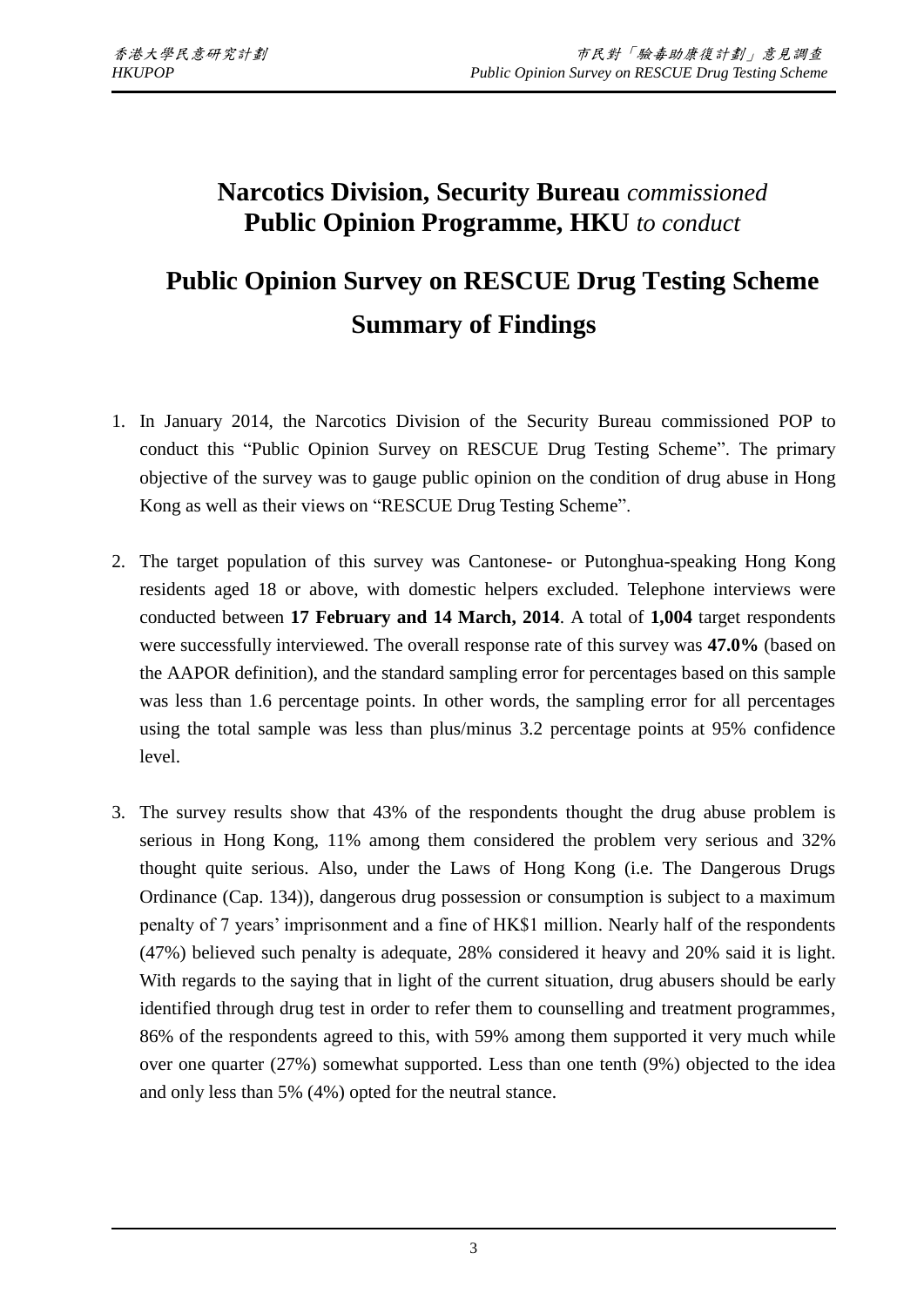- 4. The Action Committee Against Narcotics (ACAN) launched a 4-month public consultation exercise on "RESCUE Drug Testing Scheme (RDT)" from September 2013 to January 2014. The number of respondents who have and have not heard of this RDT scheme prior to the survey was pretty close, at 48% and 52% respectively. After listening to a brief introduction by our interviewers, 88% of the respondents showed supported the Scheme initially, of which 57% said "very much support" and 31% "somewhat support". Only 6% held the opposite view while 4% were half-half.
- 5. Regarding some specific proposals of the Scheme, as high as 90% respondents supported "the drug testing procedures to be conducted in two stages. The person is required to undergo screening test first, only when one fails the one or more than one screening test would one's bodily samples be collected for conducting a laboratory test." Next, 87% supported the proposal that "those proven to be drug abusers can be eligible for a chance to receive counselling and treatment programmes in place of prosecution". Meanwhile, 82% supported that "law enforcement officers can require that person to undergo a drug test only when the person's physical state shows that he/she may have just taken drugs", while 78% supported that "law enforcement officers can require that person to undergo a drug test only when there are substances suspected of being drugs present in the near vicinity of the person concerned."
- 6. Survey results also show three quarters of the respondents (75%) believed that "RESCUE Drug Testing Scheme" should be applicable to people of all ages while around 20% (19%) thought it should only be applicable to young people. Besides, 69% supported that drug abusers irrespective of age should be given at least a chance of non-prosecution, while 26% objected to this idea. As regards the number of chances of non-prosecution to be given to drug abusers, excluding those who disagreed earlier, more than three quarters (76%) thought one chance should be given while 17% opted for two chances. Overall speaking, the average number was 1.4 chances to be given (based on 668 valid answers).
- 7. The Scheme also mentioned that under RDT, law enforcement officers can require a person to undergo a drug test only when there are reasonable grounds based on strong circumstantial conditions to suspect that a person has taken drugs. However, some people doubt that RDT would give law enforcement officers excessive power, and it would infringe on civil freedom and individual right. Results show that nearly half of the respondents (47%) disagreed to this saying while 36% agreed, and another 11% remained neutral. Furthermore, 64% of the respondents agreed that RDT should apply to drug consumption behavior outside Hong Kong, 25% held an opposite view and 4% chose "half-half".